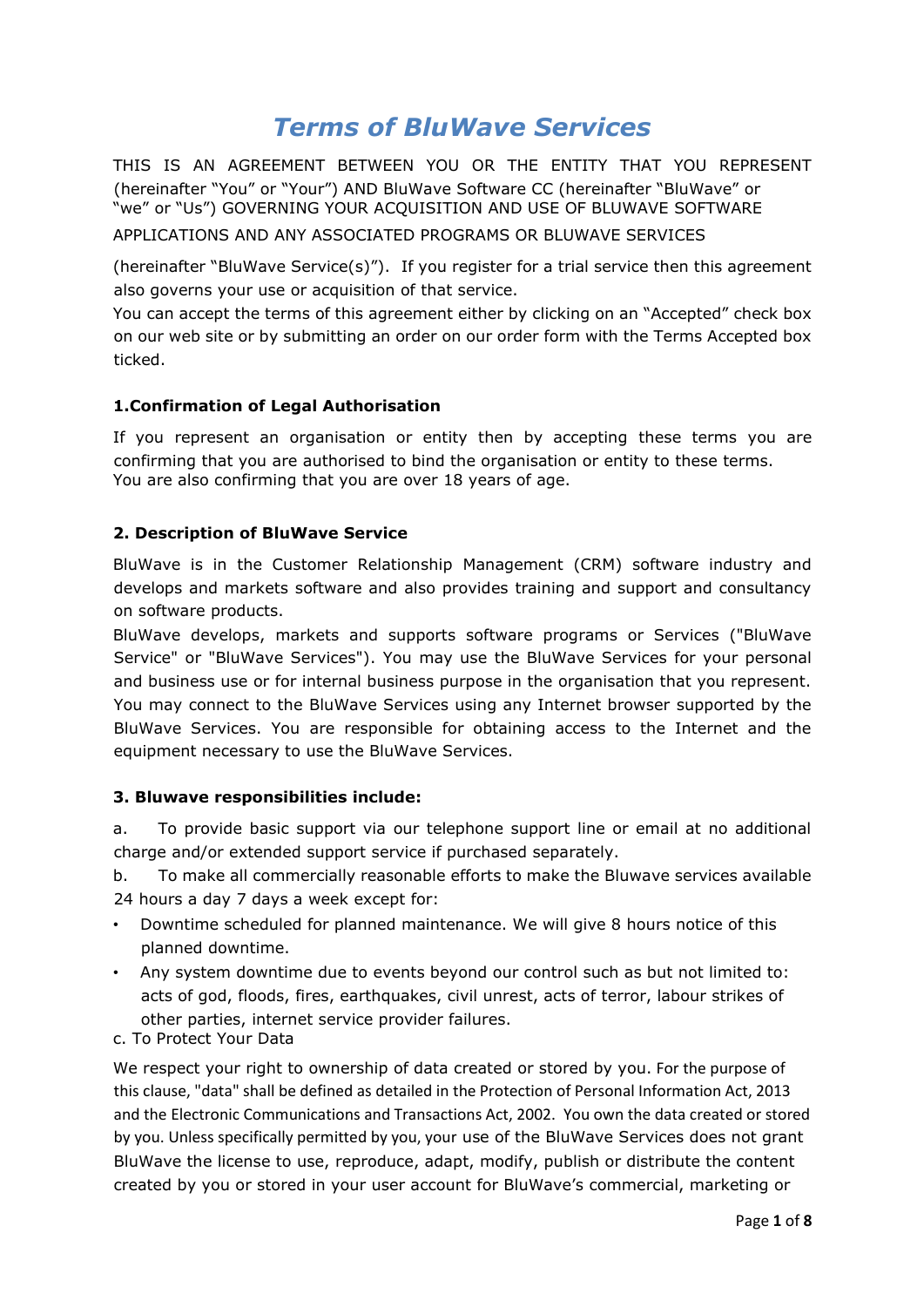any similar purpose. But you grant BluWave permission to access, copy, distribute, store, transmit, reformat, publicly display and publicly perform the content of your user account solely as required for the purpose of providing the BluWave Services to you. d. To Protect your Personal Information and Privacy

BluWave shall take all reasonable steps to protect the personal information of users. For the purpose of this clause, "personal information" shall be defined as detailed in the Protection of Personal Information Act, 2013.

Personal information you provide to BluWave through the Service is governed by the BluWave Privacy Policy visible on our website [www.bluwave.co.za.](http://www.bluwave.co.za/) Your election to use the Service indicates your acceptance of the terms of the BluWave Privacy Policy as published on our website. You are responsible for maintaining confidentiality of your username, password and other sensitive information. You are responsible for all activities that occur in your user account and you agree to inform us immediately of any unauthorized use of your user account by email to or by calling us on any of the numbers listed on Contact Us [Page.](https://www.bluwave.co.za/contact-us) We are not responsible for any loss or damage to you or to any third party incurred as a result of any unauthorized access and/or use of your user account, or otherwise.

## **4. Your responsibilities include:**

a. Control Access to the Service

In addition to all other terms and conditions of this Agreement, you shall

- Make all commercially reasonable efforts to prevent unauthorised access to or use of the Bluwave Services.
- Be responsible for your users compliance with this agreement.

You shall not:

- transfer or otherwise make available to any third party the BluWave Services;
- provide any service based on the BluWave Services without prior written permission;
- b. Spamming and Illegal Activities

You agree to be solely responsible for the contents of your transmissions through the BluWave Services. You agree not to use the BluWave Services for illegal purposes or for the transmission or storage of data or material that is unlawful, defamatory, harassing, libelous, invasive of another's privacy, abusive, threatening, harmful, vulgar, pornographic, obscene, or is otherwise objectionable, offends religious sentiments, promotes racism, contains viruses, or that which infringes or may infringe intellectual property or other rights of another. You agree not to use the BluWave Services for the transmission of "junk mail", "spam", "chain letters", "phishing" or unsolicited mass distribution of email. We reserve the right to terminate your access to the BluWave Services if there are reasonable grounds to believe that you have used the BluWave Services for any illegal or unauthorised activity.

c. User Sign up Obligations

You need to sign up for a user account by providing all required information in order to access or use the BluWave Services. If you represent an organisation and wish to use the BluWave Services for corporate internal use, we recommend that you, and all other users from your organisation, sign up for user accounts by providing your corporate contact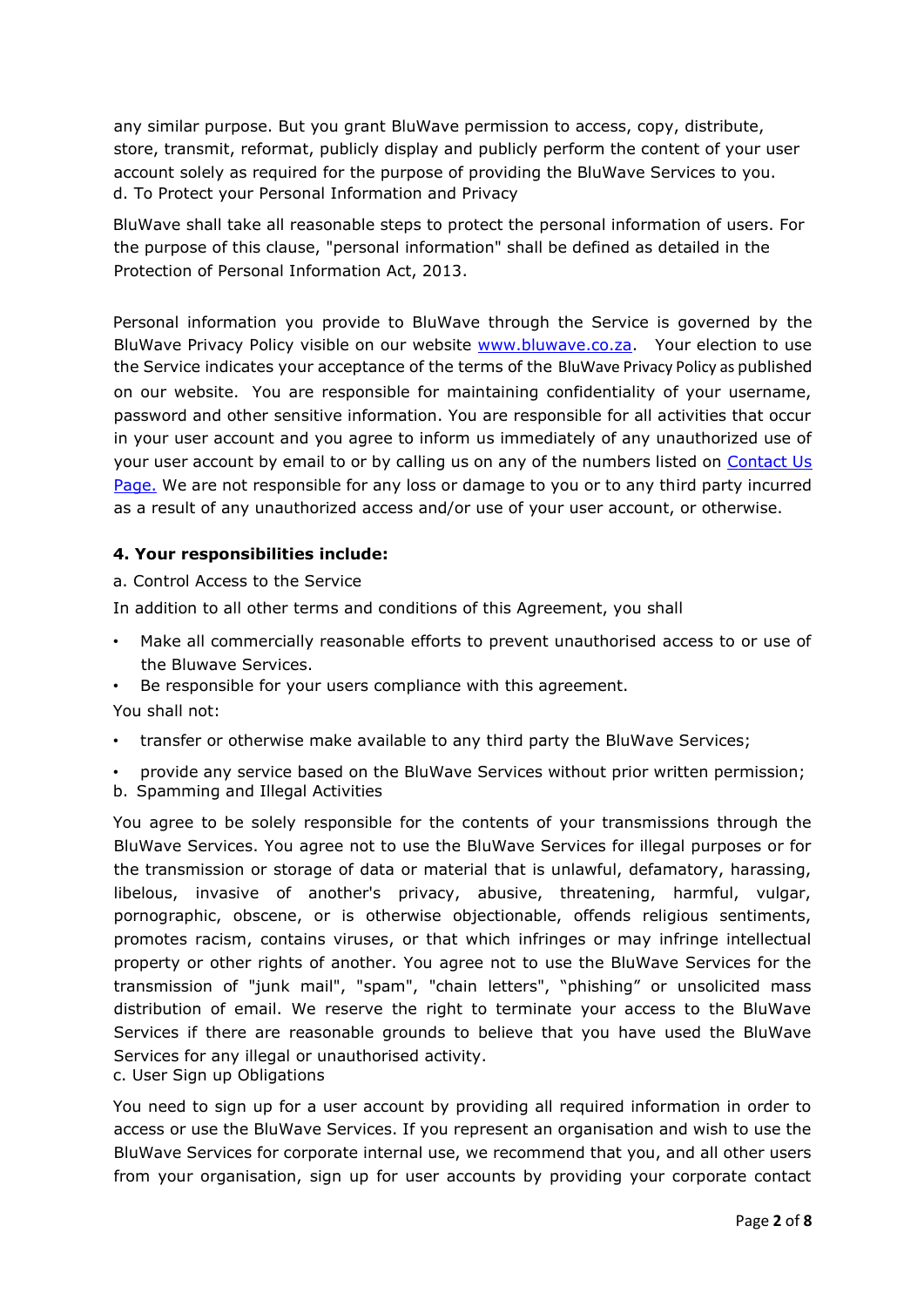information. In particular, we recommend that you use your corporate email address. You agree to: a) provide true, accurate, current and complete information about yourself as prompted by the sign up process; and b) maintain and promptly update the information provided during sign up to keep it true, accurate, current, and complete. If you provide any information that is untrue, inaccurate, outdated, or incomplete, or if BluWave has reasonable grounds to suspect that such information is untrue, inaccurate, outdated, or incomplete, BluWave may terminate your user account and refuse current or future use of any or all of the BluWave Services.

## **5. Delivery Policy**

Upon successful payment and signup you will be issued with a user name and password. Thereafter you will be granted access to the BluWave Services.

#### **6. Modification of Terms of Service**

We may modify the Terms upon notice to you at any time. You will be provided notice of any such modification by electronic mail and by publishing the changes on the website [www.bluwave.co.za](https://www.bluwave.co.za/default) . You may terminate your use of the BluWave Services if the Terms are modified in a manner that substantially affects your rights in connection with use of the BluWave Services. Your continued use of the Service after notice of any change to the Terms will be deemed to be your agreement to the amended Terms.

## **7. Communications from BluWave**

The Service may include certain communications from BluWave, such as service announcements, administrative messages and newsletters. You understand that these communications shall be considered part of using the BluWave Services.

#### **8. Fees And Payment For Services**

#### **Payment options accepted**

You may elect to prepay your license fees for 6 months or a year. In this case payment is required before the effective license start date or prior to expiry of your current license expiry date. Credit card payments may be made via Visa or MasterCard into the BluWave bank account, the details of which will be provided on request.

Monthly license fees will require you to provide us with a debit order authorisation or alternative document reasonably acceptable to Us.

#### **Merchant Outlet country and transaction currency**

The merchant outlet country at the time of presenting payment options to the cardholder is South Africa. Transaction Currency is South African Rand (ZAR).

#### **Responsibility**

BluWave takes responsibility for all aspects relating to the transaction including sale of goods and BluWave Services sold on this website, customer service and support, dispute resolution and delivery of BluWave Services.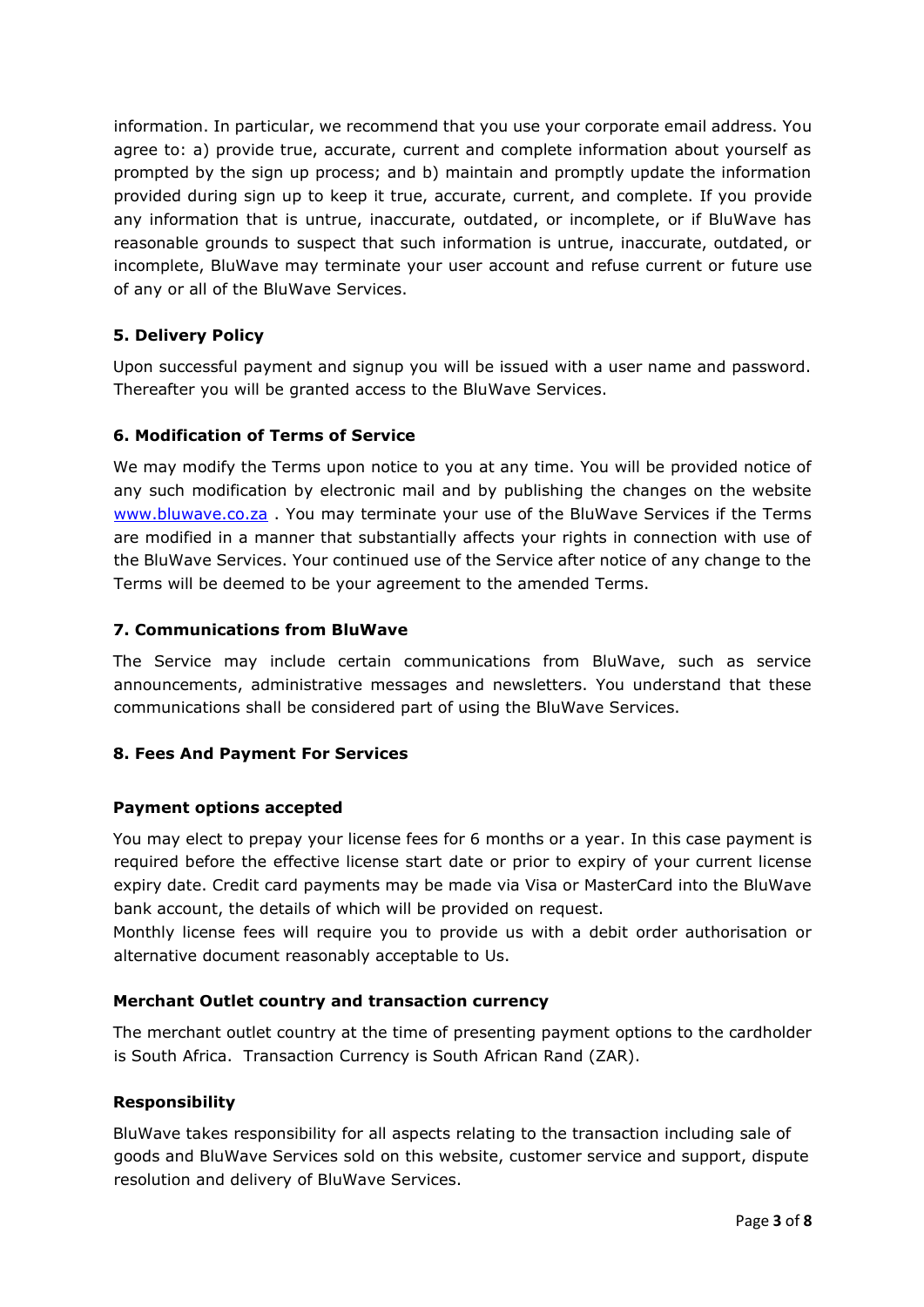#### **Invoicing and Payment**

If You provide credit card information to Us or a debit order authorisation, You authorise Us to charge such credit card or bank account for all Services listed in the Order Form for the initial subscription term and any renewal subscription term(s). Such charges shall be made in advance, either monthly or annually or in accordance with any invoicing frequency stated in the applicable Order Form. You are responsible for providing complete and accurate invoice and contact information to Us and notifying Us of any changes to such information.

## **Fees**

You shall pay all fees specified in all Order Forms submitted to BluWave. Except as otherwise specified herein or in an Order Form,

- fees are based on services purchased and not actual usage,
- payment obligations are non-cancellable and fees paid are non-refundable,
- the number of User subscriptions purchased cannot be decreased during the relevant subscription term stated on the Order Form.
- User subscription fees are based on monthly periods that begin on the subscription start date and each monthly anniversary thereof; therefore, fees for User subscriptions added in the middle of a monthly period will be charged for that full monthly period and the monthly periods remaining in the subscription term.
- Your subscription will be automatically renewed at the end of each subscription term unless you inform us that you do not wish to renew the subscription.
- The subscription fee will be charged to the Credit Card last used by you if paying by credit card or to the bank account last used if paying by debit order. If you would like the payment for the renewal to be made through a different Credit Card or bank account or if you do not wish to renew the subscription, you agree to inform us at least seven days prior to the renewal date.
- BluWave reserves the right to change the subscription fee and to charge for use of BluWave Services that are currently available free of charge. You will not be charged for using any BluWave Service unless you have opted for a paid subscription plan.

# **Overdue Charges**

If any charges are not received from You by the due date, then at Our discretion, (a) such charges may accrue late interest at the rate of 1.5% of the outstanding balance per month, or the maximum rate permitted by law, whichever is lower, from the date such payment was due until the date paid, and/or (b) We may condition future subscription renewals and Order Forms on payment terms shorter than those specified on the order form.

#### **Suspension of Service and Acceleration**

If any amount owing by You under this or any other agreement for Our services is 30 or more days overdue (or 10 or more days overdue in the case of amounts You have authorized Us to charge to Your credit card), We may, without limiting Our other rights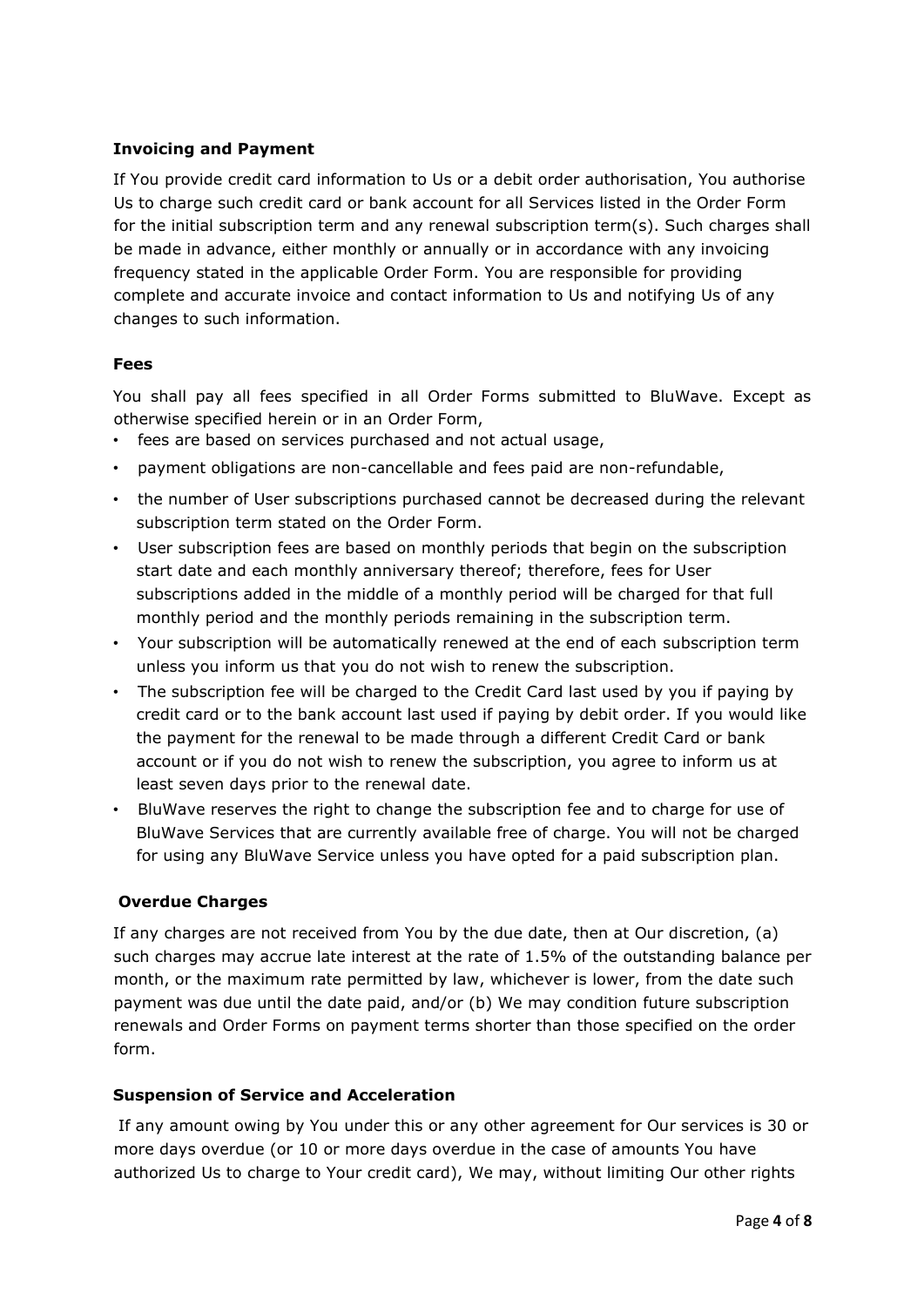and remedies, accelerate Your unpaid fee obligations under such agreements so that all such obligations become immediately due and payable, and suspend Our services to You until such amounts are paid in full. We will give You at least 7 days' prior notice that Your account is overdue, before suspending services to You.

#### **Payment Disputes**

We shall not exercise Our rights under the section called (Overdue Charges) or the section called (Suspension of Service and Acceleration) if You are disputing the applicable charges reasonably and in good faith and are cooperating diligently to resolve the dispute.

#### **9. Reservation of Rights in Services**

Subject to the limited rights expressly granted hereunder, We reserve all rights, title and interest in and to the Services, including all related intellectual property rights. No rights are granted to You hereunder other than as expressly set forth herein.

#### **User Suggestions**

We shall have a royalty-free, worldwide, irrevocable, perpetual license to use and incorporate into the Services any suggestions, enhancement requests, recommendations or other feedback provided by You, including Users, relating to the operation of the Services

#### **10. Inactive User Accounts Policy**

We reserve the right to terminate unpaid user accounts that are inactive for a continuous period of 60 days. In the event of such termination, all data associated with such user account will be deleted. Please see the paragraph below "Return of your Data" relating to your rights to request a copy of your data. We will provide you 7 days prior notice of such deletion of your data by email. The data deletion policy may be implemented with respect to any or all of the BluWave Services. Each Service will be considered an independent and separate service for the purpose of calculating the period of inactivity. In other words, activity in one of the BluWave Services is not sufficient to keep your user account in another Service active. In case of accounts with more than one user, if at least one of the users is active, the account will not be considered inactive.

#### **11. Return of your Data**

Upon request by You made within 30 days after the effective date of termination of a BluWave Service, we will make available to You for download a file of Your Data in comma separated value (.csv) format. After such 30-day period, We shall have no obligation to maintain or provide any of Your Data and shall thereafter, unless legally prohibited, delete all of Your Data in Our systems or otherwise in Our possession or under Our control.

#### **12. Data Ownership**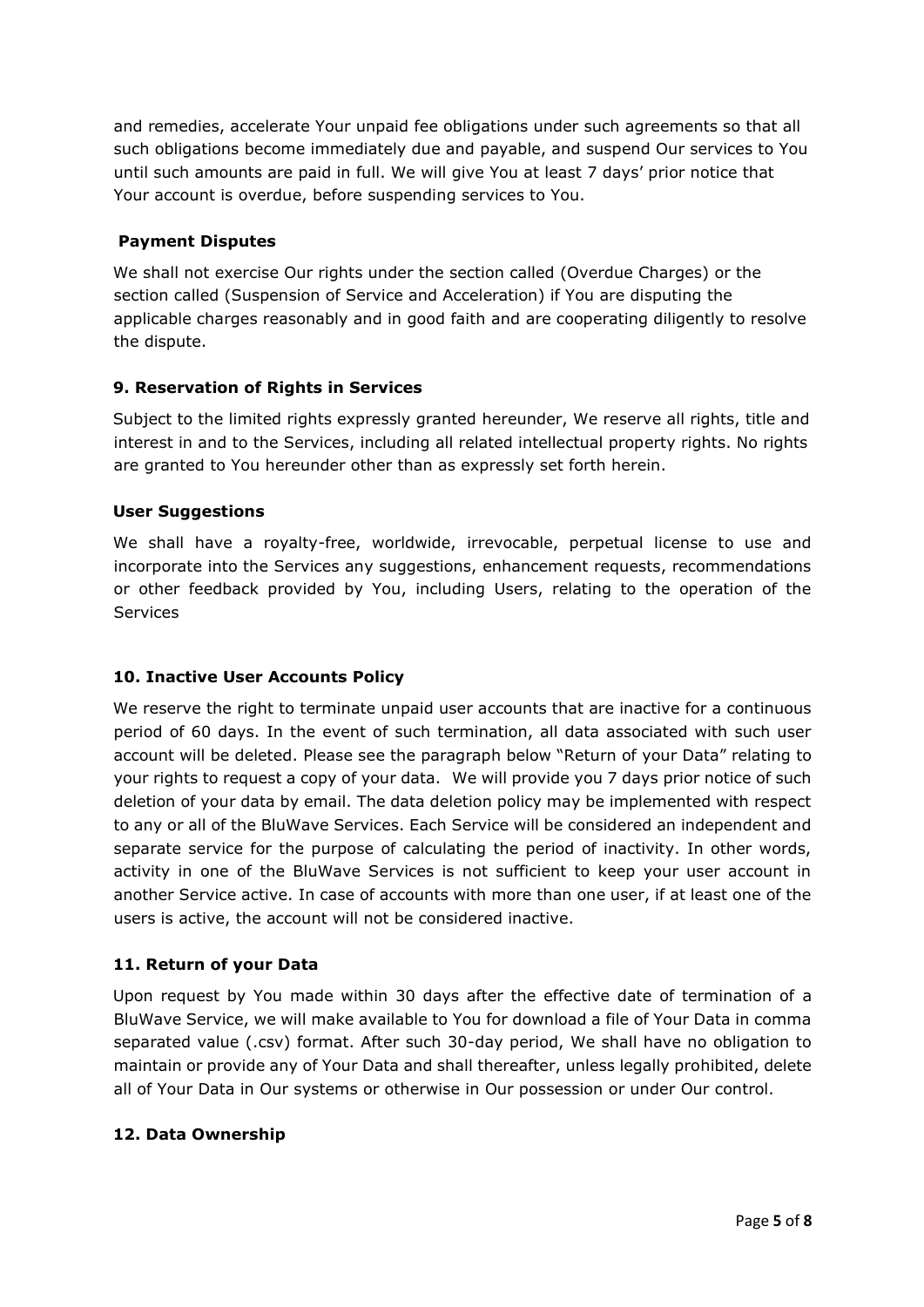We respect your right to ownership of content created or stored by you. You own the content created or stored by you. Unless specifically permitted by you, your use of the Services does not grant BluWave the license to use, reproduce, adapt, modify, publish or distribute the content created by you or stored in your user account for BluWave's commercial, marketing or any similar purpose. But you grant BluWave permission to access, copy, distribute, store, transmit, reformat, display the data in the system and perform the system functions using the content of your user account solely as required for the purpose of providing the Services to you.

## **13. Sample files and Applications**

BluWave may provide sample files and applications for the purpose of demonstrating the possibility of using the BluWave Services effectively for specific purposes. The information contained in any such sample files and applications consists of random data. BluWave makes no warranty, either express or implied, as to the accuracy, usefulness, completeness or reliability of the information or the sample files and applications. The rules in in this document apply both to the Trial and Purchased versions of BluWave **Services** 

## **14. Trademark**

BluWave CRM, BluWave, BluWave logo, the names of individual BluWave Services and their logos are trademarks of BLUWAVE CC. You agree not to display or use, in any manner, the BluWave trademarks, without BluWave's prior permission.

#### **15. Disclaimer of Warranties**

YOU EXPRESSLY UNDERSTAND AND AGREE THAT THE USE OF THE BLUWAVE SERVICES IS AT YOUR SOLE RISK. THE BLUWAVE SERVICES ARE PROVIDED ON AN AS-IS-AND-AS-AVAILABLE BASIS. BLUWAVE EXPRESSLY DISCLAIMS ALL WARRANTIES OF ANY KIND, WHETHER EXPRESS OR IMPLIED, INCLUDING, BUT NOT LIMITED TO, THE IMPLIED WARRANTIES OF MERCHANTABILITY AND FITNESS FOR A PARTICULAR PURPOSE. BLUWAVE MAKES NO WARRANTY THAT THE BLUWAVE

SERVICES WILL BE UNINTERRUPTED, TIMELY, SECURE, OR VIRUS FREE. USE OF ANY MATERIAL DOWNLOADED OR OBTAINED THROUGH THE USE OF THE BLUWAVE SERVICES SHALL BE AT YOUR OWN DISCRETION AND RISK AND YOU WILL BE SOLELY RESPONSIBLE FOR ANY DAMAGE TO YOUR COMPUTER SYSTEM, MOBILE TELEPHONE, WIRELESS DEVICE OR DATA THAT RESULTS FROM THE USE OF THE BLUWAVE SERVICES OR THE DOWNLOAD OF ANY SUCH MATERIAL. NO ADVICE OR

INFORMATION, WHETHER WRITTEN OR ORAL, OBTAINED BY YOU FROM BLUWAVE, ITS EMPLOYEES OR REPRESENTATIVES SHALL CREATE ANY WARRANTY NOT EXPRESSLY STATED IN THE TERMS.

# **16. Limitation of Liability**

YOU AGREE THAT BLUWAVE SHALL, IN NO EVENT, BE LIABLE FOR ANY CONSEQUENTIAL, INCIDENTAL, INDIRECT, SPECIAL, PUNITIVE, OR OTHER LOSS OR DAMAGE WHATSOEVER OR FOR LOSS OF BUSINESS PROFITS, BUSINESS INTERRUPTION, COMPUTER FAILURE,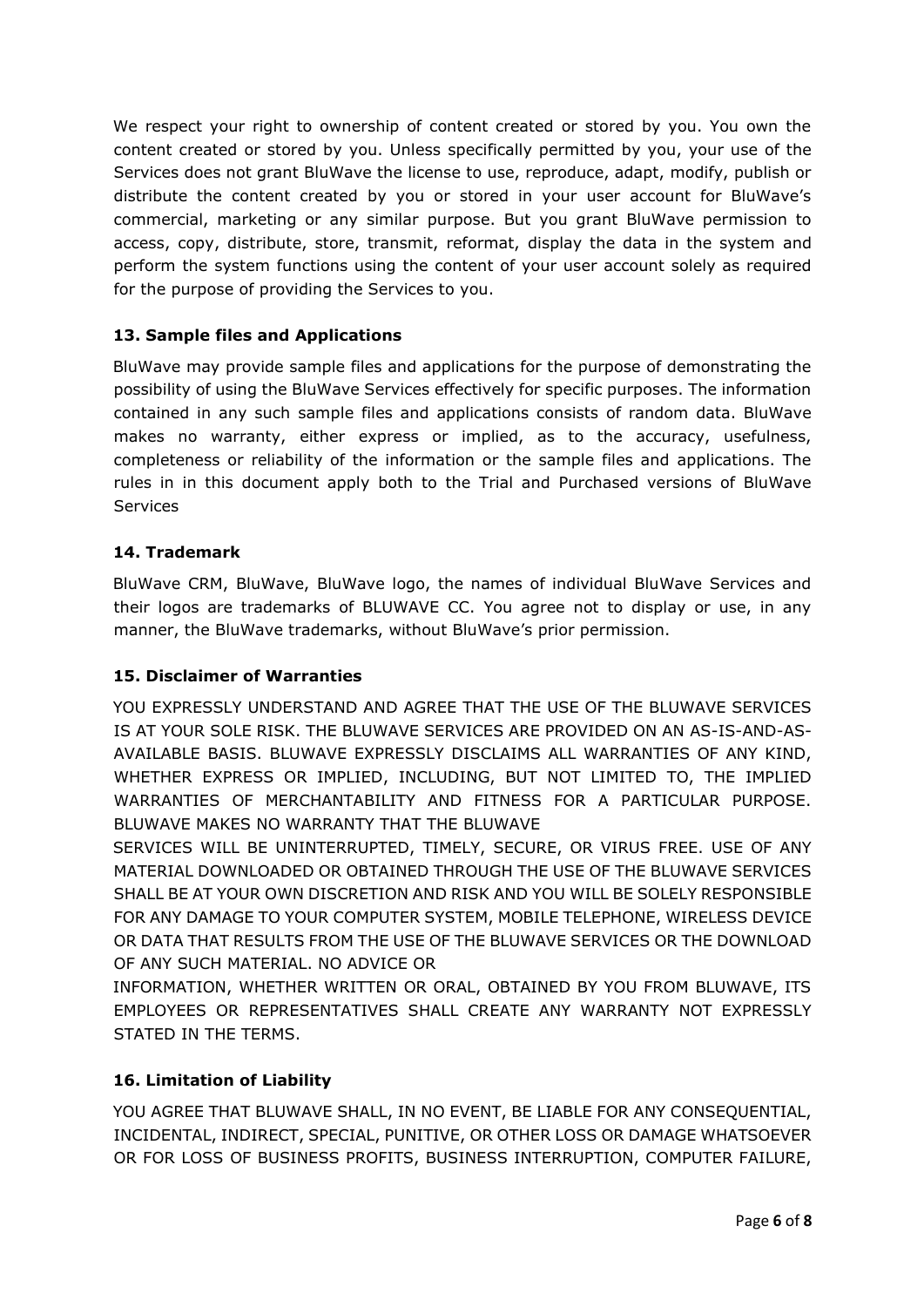LOSS OF BUSINESS INFORMATION, OR OTHER LOSS ARISING OUT OF OR CAUSED BY YOUR USE OF OR INABILITY TO USE THE

SERVICE, EVEN IF BLUWAVE HAS BEEN ADVISED OF THE POSSIBILITY OF SUCH DAMAGE. YOUR SOLE AND EXCLUSIVE REMEDY FOR ANY DISPUTE WITH BLUWAVE

RELATED TO ANY OF THE BLUWAVE SERVICES SHALL BE TERMINATION OF SUCH SERVICE. IN NO EVENT SHALL BLUWAVE'S ENTIRE LIABILITY TO YOU IN RESPECT OF ANY SERVICE, WHETHER DIRECT OR INDIRECT, EXCEED THE FEES PAID BY YOU TOWARDS SUCH SERVICE.

# **17. Indemnification**

You agree to indemnify and hold harmless BluWave, its officers, directors, employees, suppliers, and affiliates, from and against any losses, damages, fines and expenses (including attorney's fees and costs) arising out of or relating to any claims that you have used the BluWave Services in violation of another party's rights, in violation of any law, in violations of any provisions of the Terms, or any other claim related to your use of the BluWave Services, except where such use is authorized by BluWave.

# **18. Country of domicile**

This website is governed by the laws of South Africa and BluWave chooses as its domicilium citandi et executandi for all purposes under this agreement, whether in respect of court process, notice, or other documents or communication of whatsoever nature. Address: 18 Curzon Road Bryanston, Gauteng, South Africa

# **19. Company information**

This website is run by BluWave Software CC based in South Africa and with registration number 2010/073825/23 The Members are: B D Cooke-Tonnesen, T C Cooke-Tonnesen, S Lowe.

# **20. Arbitration**

Any controversy or claim arising out of or relating to the Terms shall be settled by binding arbitration in accordance with the commercial arbitration rules of the South African Law Society. Any such controversy or claim shall be arbitrated on an individual basis, and shall not be consolidated in any arbitration with any claim or controversy of any other party. The decision of the arbitrator shall be final and unappealable. The arbitration shall be conducted in Gauteng, South Africa and judgment on the arbitration award may be entered into any court having jurisdiction thereof. Notwithstanding anything to the contrary, both parties may at any time seek injunctions or other forms of equitable relief from any court of competent jurisdiction.

# **21. Suspension and Termination**

We may suspend your user account or temporarily disable access to whole or part of any Service in the event of any suspected illegal activity, extended periods of inactivity or requests by law enforcement or other government agencies. Objections to suspension or disabling of user accounts should be made to within thirty days of being notified about the